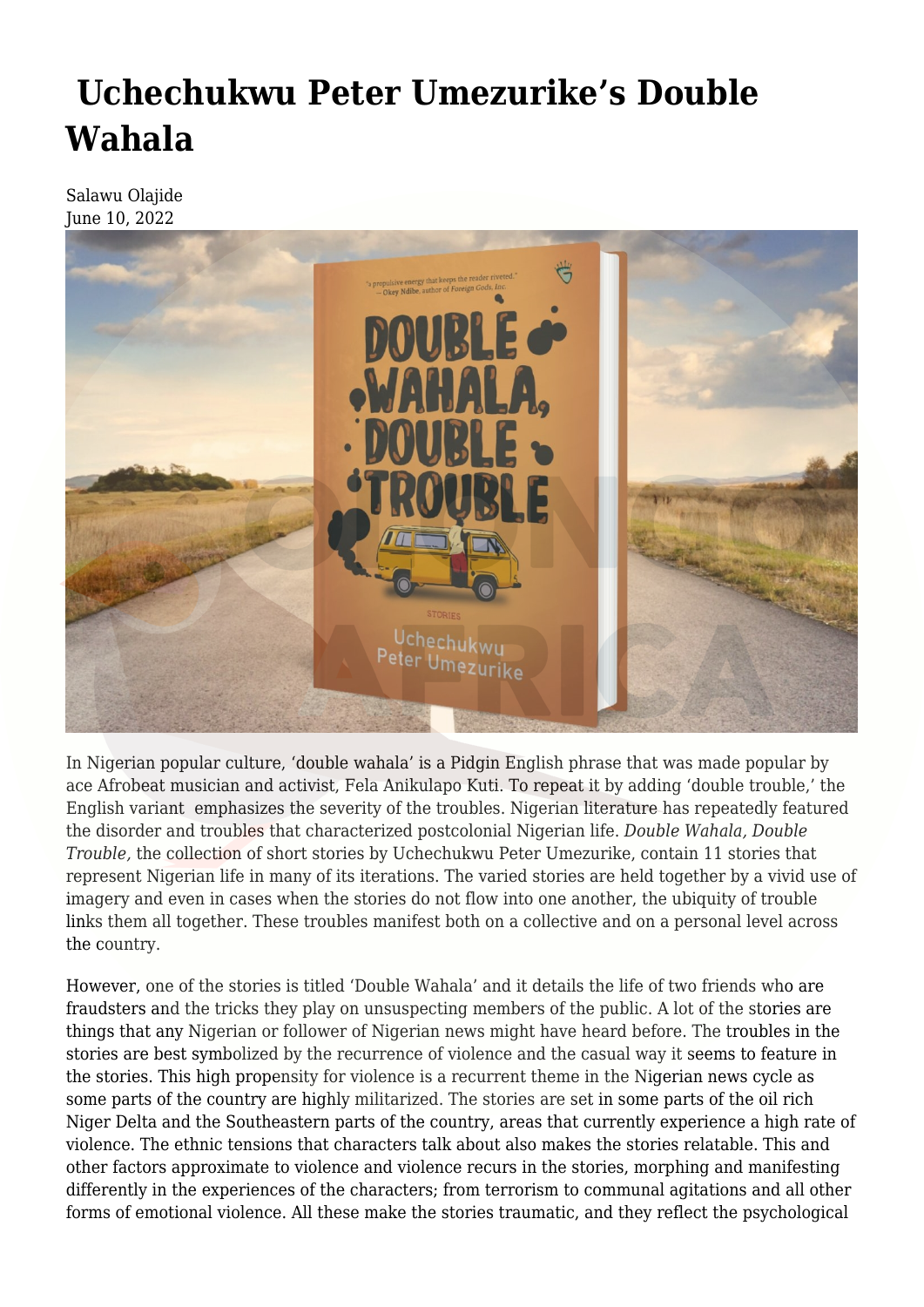undertone of violence. Dreams and hallucinations are Umezurike's literary motifs. In the story, 'BAT', a man's wife and daughter are murdered in cold blood and he had to bury them without their heads. Sometimes, he is able to suppress this emotion, but it understandably influences some of his actions sometimes. His brother expects him to simply 'get over the incident.' (64) This hypermasculinity that is expected of men is a recurring trope in the stories. The male characters, both young and old are required to act in ways that dismiss their emotional needs and feelings. This masculinity increases the pressures that men feel and pushes them to both legal and illegal ventures. Young men are forced to risk their lives in defense of their homelands. Also, almost all the protagonists are young men who are pressured to make something of themselves by the family and societal responsibilities and the expectations on them. These conflicting ideas of hypermasculinity are overseen with masterful tact by the author, a research interest where the author has also developed academic expertise.

The author, Uchechukwu Peter Umezurike is a Nigerian academic, short story writer and children's author based in Canada. He has published poetry and children's literature and has been published both in Nigeria and outside Nigeria. *Double Wahala, Double Trouble,* in another sense also feels like a coming-of-age story for some of the characters. The characters in the stories are varied and this makes it difficult to put them in a box. The viable way of engaging the stories as a whole is to watch for tropes and resemblances in the characterization. When one of the characters tries to toughen up his son and his wife declares that they are not at war, he charges at her saying 'Life is war. Living is war.' (67) This is a feature of all the stories as they all live like they are at war, both actively and passively. From the struggling artist to the freedom fighter, all the characters have to fight for freedom and sanity in the midst of uncertainty and precarity. The Niger Delta villages featured in the stories have been highly militarized by the multinational oil companies and the youth groups fighting for compensation from oil pollution are fractured into groups, attacking one another and making the villages unlivable. In the end, no one wins.

The ghost of Biafra is one thing that looms over a lot of fiction from Nigeria, especially fiction authored by people from Nigeria's Southeastern parts. The Nigerian civil war is so pervasive that sometimes, authors try to force it to be part of the plot even if it does not fit. This is understandable as many of the issues that led to the war remain unsolved in modern Nigeria. In the case of *Double Wahala, Double Trouble,* the Biafra war occurs intermittently, and it is intelligently woven into few parts of the plot. There are other issues that affect Nigeria that feature more in the plot as a trope: sick parents, freedom fighting, infidelity, tensions in marriages and other issues.

A simplistic reading of some of these tropes might suggest that they reinforce erroneous stereotypes that have been long perpetuated, but these stereotypes occur within the country. Some of the female characters are portrayed as being obsessed with churchgoing and spirituality almost to a point of illogicality. Some of the villagers are also cantankerous and they betray themselves. In an instance when a daughter gets pregnant, the father's immediate reaction was to body shame her and declare 'it seems you've only grown fat and foolish.' (126) These stereotypes, as harmful as they are, reflect some of the daily experiences of many Nigerians. Even if they seem harmful, they are true. The author also deploys the Igbo and Pidgin English language to make the stories more relatable and engaging. Even for non-Igbo readers, the stories are understandable and the language use helps to situate them properly within their cultural milieu. The author also reworks a lot of idioms and his use of language is inventive. An example of this is seen in the line: 'But it's useless crying over broken eggs-or eggs that have already hatched.' 125'

A balanced mixture of popular culture references and social commentary shocks the readers while at the same time being didactic. Some of the popular culture references are real and they make the stories timelier and more relatable. One of the stories in the collection, 'RAIN' ends with a comment that says '(in memory of Tekene, Chiadika, Toku and Ugonna October 5, 2012).'123. The names